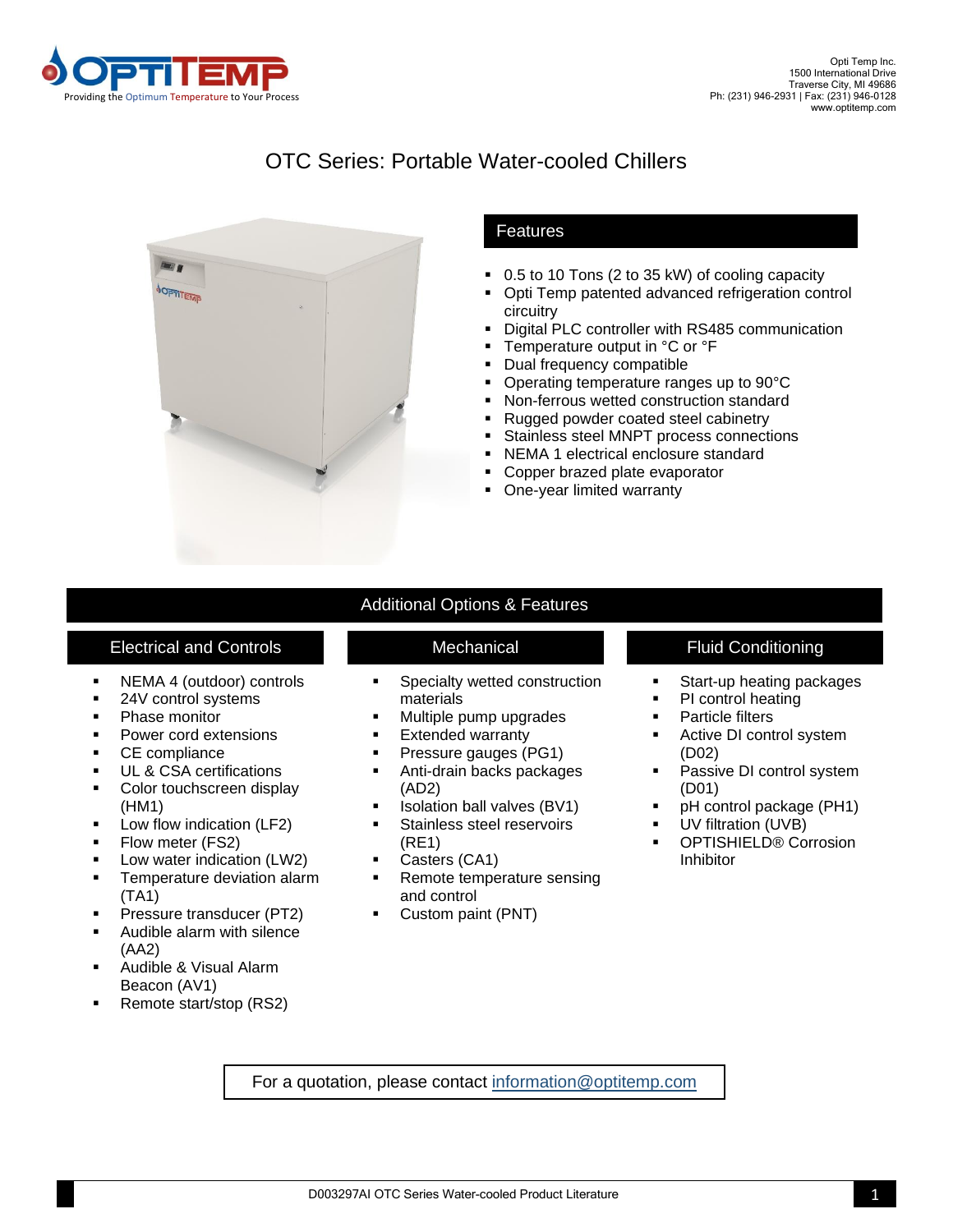

### Specifications<sup>(1)</sup>

| Description                             |                                   | OTC-.5A   | OTC-.75A       | OTC-1.0A       | OTC-1.5A       | OTC-2.0A       | OTC-3.0A  | OTC-5.0A       | OTC-7.5A       | OTC-10A        |
|-----------------------------------------|-----------------------------------|-----------|----------------|----------------|----------------|----------------|-----------|----------------|----------------|----------------|
| Standard Flow Rating <sup>(2)</sup>     | <b>GPM</b>                        | 3.2       | 4              | 4              | 4              | 5.5            | 11        | 20             | 30             | 30             |
|                                         | PSI                               | 65        | 65             | 65             | 65             | 65             | 70        | 52             | 55             | 55             |
| Max Available Flow Range <sup>(3)</sup> | <b>GPM</b>                        | 4         | 5.2            | 5.2            | 5.2            | 26             | 26        | 38             | 48             | 48             |
| Pump (Standard)                         | HP                                | 0.33      | 0.33           | 0.33           | 0.33           | 0.5            | 1.0       | 1.5            | $\overline{2}$ | $\overline{2}$ |
|                                         | Model                             | <b>P1</b> | P <sub>3</sub> | P <sub>3</sub> | P <sub>3</sub> | P <sub>5</sub> | <b>RB</b> | C <sub>3</sub> | C <sub>4</sub> | C <sub>4</sub> |
| Connection                              | <b>MPT</b>                        | 0.5''     | 0.5''          | 0.5''          | 0.5''          | 1''            | 1''       | 1''            | 1.25''         | 1.5''          |
| Capacity <sup>(4)</sup>                 | kW                                | 2.0       | 3.0            | 4.5            | 5.9            | 7.5            | 112.1     | 20             | 24.5           | 42.5           |
|                                         | BTU/hr                            | 6,840     | 10,360         | 15,360         | 20,160         | 25,530         | 41,390    | 69,300         | 83,450         | 145,000        |
|                                         | tons                              | 0.5       | 0.85           | 1.3            | 1.7            | 2.1            | 3.4       | 5.7            | 7              | 10             |
| Compressor                              | HP                                | 0.5       | 0.75           | 1.8            | 1.8            | 3              | 3.5       | 5              | 7.5            | 10             |
|                                         | Type                              | H         | H              | S              | S              | S              | S         | S              | S.             | S              |
| <b>Full Load Amps</b>                   | Consult factory for available FLA |           |                |                |                |                |           |                |                |                |
| $Dimensions^{(5)}$                      | Height                            | 22.5''    | 22.5''         | 27.5''         | 27.5''         | 26.5''         | 26.5''    | 55"            | 55''           | 55''           |
|                                         | Width                             | 24''      | 24''           | 28''           | 28''           | 36''           | 36''      | 38''           | 38''           | 38''           |
|                                         | Depth                             | 24.5''    | 24.5''         | 26''           | 26''           | 36''           | 36''      | 62"            | 62"            | 62"            |
| Weight                                  | lbs.                              | 155       | 205            | 210            | 215            | 425            | 455       | 815            | 855            | 900            |
| <b>Internal Reservoir</b>               | Gallon                            | 0.75      | 2.5            | 2.5            | 2.5            | 2.5            | 2.5       | 20             | 20             | 20             |
| Temp Stability <sup>(6)</sup>           | $\circ$ F                         | ± 0.2     | ± 0.2          | ± 0.2          | ± 0.2          | ± 0.2          | ± 0.2     | ± 0.5          | ± 0.5          | $\pm$ 0.5      |
| Refrigerant                             | Type                              | R134A     | R134A          | R407C          | R407C          | R407C          | R407C     | R407c          | R407c          | R407c          |

(1) As a result of continuous improvement efforts, specifications are subject to change without notice or liability. (2) Pump pressures at pump discharge. (3) Max flow rating with optional pumps. (4) Capacity based on 55 °F LWT and 75 °F incoming fluid temperature. Capacities may be ± 5% as reserved by compressor manufacturer. Contact factory for 50 Hz applications engineering. (5) Dimensions are approximate and do not include filters. (6) Cooling stability only. Optional heating stability  $\pm 2.0^{\circ}$ F.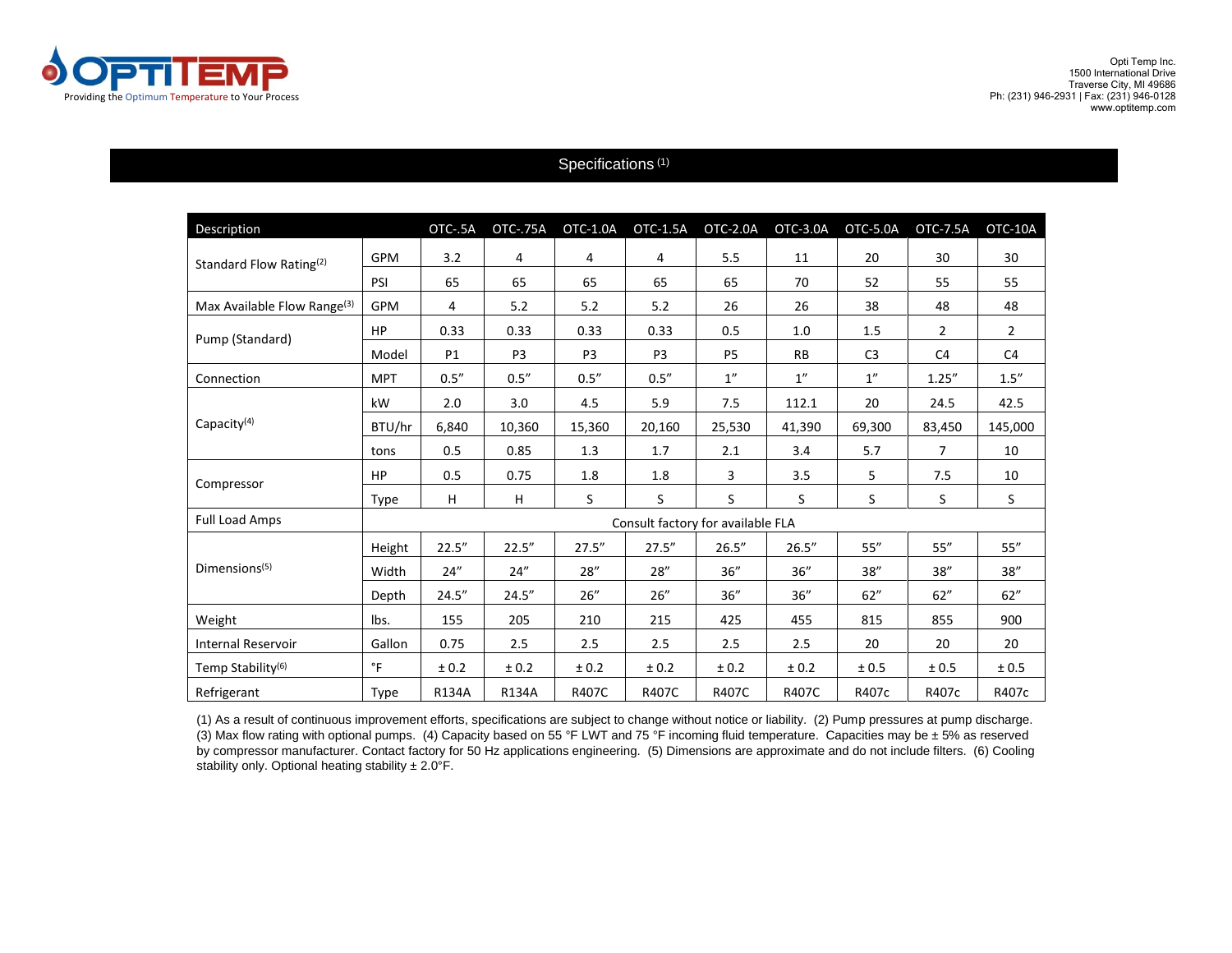

### Pump Curves